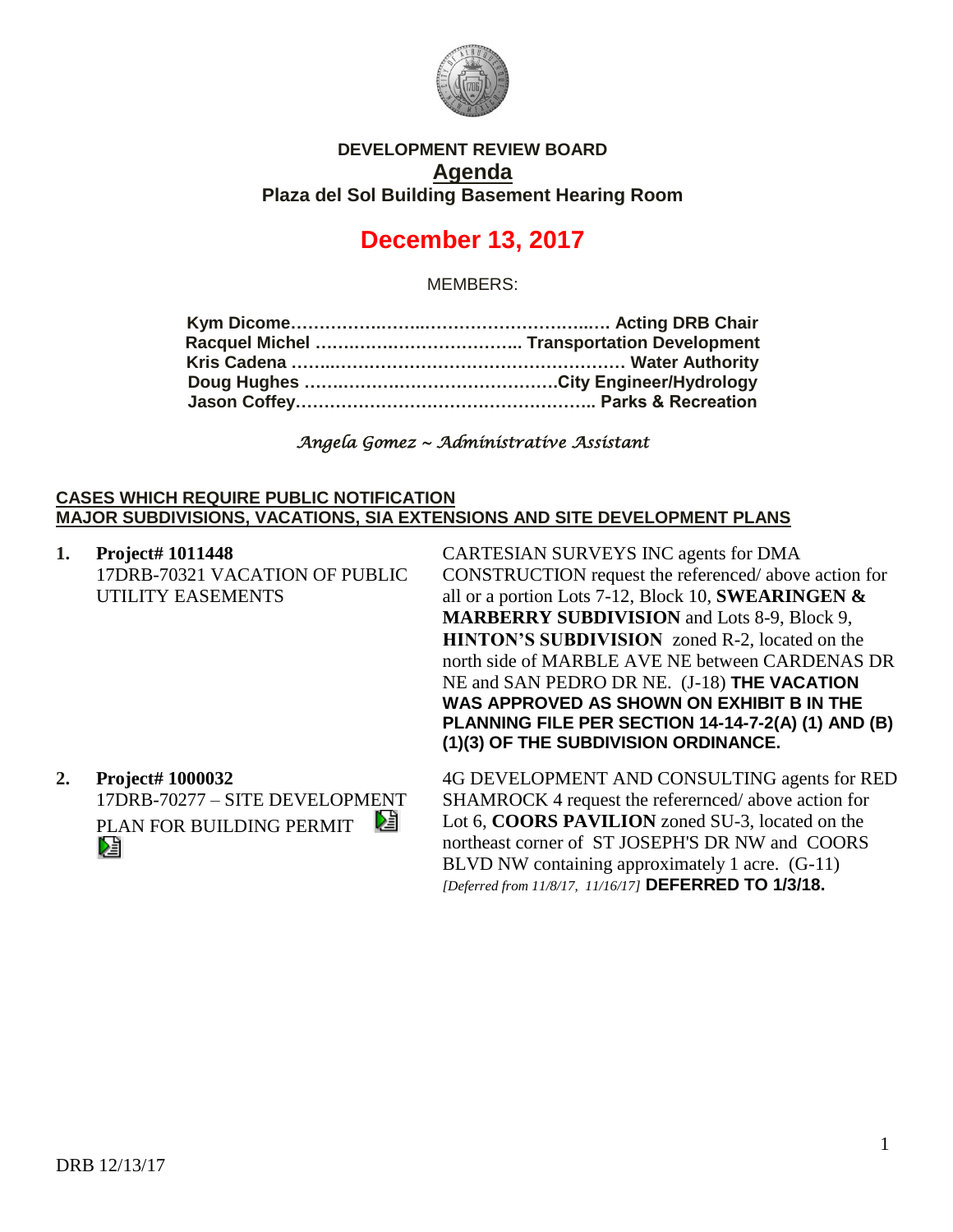### **SITE DEVELOPMENT PLANS (EPC FINAL SIGN-OFF) AMENDED PLANS AND MASTER DEVELOPMENT PLANS (CITY COUNCIL FINAL SIGN-OFF)**

**3. Project# 1003859** 17DRB-70334 EPC APPROVED SDP FOR SUBDIVISION **E** 

CONSENSUS PLANNING agent(s) for SILVERLEAF VENTURES, LLC request(s) the above action(s) for all or a portion of Tract(s) 1 AND 2, **NORTH ANDALUCIA AT LA LUZ** zoned SU-1 FOR C-2 (23.3 AC MAX), O-1 (11.7 AC MAX), PRD (20 DU/AC), located on SOUTHEAST CORNER OF COORS BLVD NW AND SAN MATEO RD NW containing approximately 22.51 acre(s). (E-12) **THE SITE DEVELOPMENT PLAN FOR SUBDIVISION WAS APPROVED WITH FINAL SIGN-OFF DELEGATED TO**

**4. Project# 1004675** 17DRB-70351 EPC APPROVED SDP FOR SUBDIVISION 17DRB-70332 MINOR - PRELIMINARY/ FINAL PLAT APPROVAL

CONSENSUS PLANNING agent(s) for HAJJAR MANAGMENT CO, INC/VISTA REALTY TRUST request(s) the above action(s) for all or a portion of  $Tract(s)$ K1 AND K2, **VISTA DE LA LUZ COMMERCIAL** zoned SU-1 FOR PRD AND ONE RESTAURANT WITH FULL SERVICE LIQUOR, located on SW CORNER OF COORS BLVD NW AND SEVILLA AVE NW containing approximately 2.8 acre(s). (F-11) **THE SITE DEVELOPMENT PLAN FOR SUBDIVISION WAS APPROVED. THE PRELIMINARY/FINAL PLAT WAS APPROVED.**

# **MINOR PLATS, FINAL (MAJOR) PLATS, AMENDED PLATS AND PLANS**

**5. Project# 1000771** 17DRB-70333 MINOR - TEMP DEFR SWDK CONST $\mathbb{E}$ 

RBA ARCHITECTS agent(s) for ALLEN SEGMON REAL ESTATE GROUP, LLC request(s) the above action(s) for all or a portion of Tract(s) C, **COTTONWOOD POINTE** zoned SU-1, located on IRVING BLVD AND EAGLE RANCH RD containing approximately 6.771 acre(s). (B-13) **A 90 DAY TEMPORARY DEFERRAL OF CONSTRUCTION OF SIDEWALKS ON THE INTERIOR STREETS WAS APPROVED AS SHOWN ON EXHIBIT IN THE PLANNING FILE.** 

**6. Project# 1002962** 17DRB-70348 - EASEMENT VACATION Dà

SURV-TEK INC agent(s) for RCS-NM HOLDINGS 1, LLC request(s) the above action(s) for all or a portion of  $Tract(s)$ 1, **THE TRAILS UNIT 2 Unit(s) 2,** zoned SU-2 VTRD, located on PASEO DEL NORTE BETWEEN RAINBOW BLVD AND UNIVERSE BLVD (C-9) **THE VACATION WAS APPROVED AS SHOWN ON EXHIBIT B IN THE PLANNING FILE PER SECTION 14-14-7-2(A) (1) AND (B) (1)(3) OF THE SUBDIVISION ORDINANCE.**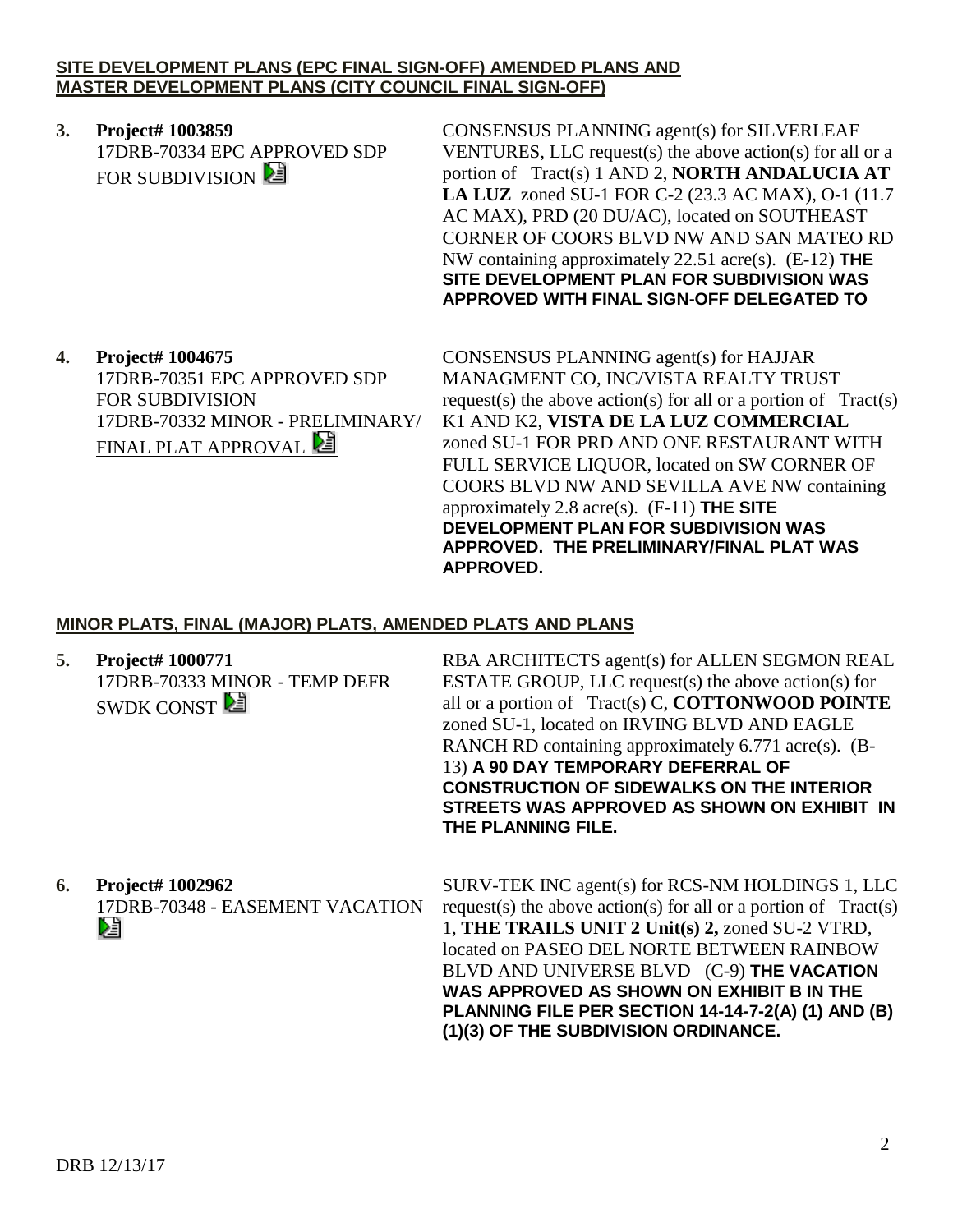**7. Project# 1006864** 17DRB-70335 MAJOR - FINAL PLAT APPROVAL<sup>E</sup>

17DRB-70342 MINOR - PRELIMINARY/

17DRB-70160 MINOR - PRELIMINARY/

17DRB-70202 MINOR – SIDEWALK

FINAL PLAT APPROVAL

FINAL PLAT APPROVAL **E** 

**8. Project# 1007502**

**9. Project# 1011149**

WAIVER<sup>2</sup>

BOHANNAN HUSTON INC agent(s) for PULTE DEVELOPMENT OF NEW MEXICO request(s) the above  $action(s)$  for all or a portion of Tract(s) TRACT M-1 AND TRACT N-2-A-1 OF DEL WEBB @ MIERHAVEN, UNIT 2A, **WATERSHED SBD** zoned SU-2 FOR PDA, located on TIERRA PINTADA BETWEEN MIREHAVEN PARKWAY AND WESTCREEK PL containing approximately 35.89 acre(s). (H-8) **THE FINAL PLAT WAS APROVED WITH FINAL SIGN-OFF DELEGATED TO CITIY ENGINEER FOR FLOOD PLANE INDICATION AND SERVICE DRAINAGE EASEMENT AND TO PLANNING FOR INDICATION OF "UNDERGROUND" MAINTENANCE AGREEMENT ON PLAT.**

MARK GOODWIN AND ASSOCIATES, P.A. agent(s) for TACO CABANA OF EL PASO INC request(s) the above  $action(s)$  for all or a portion of  $Trace(S)$  M-1-M-B-2, **TACO CABANA COTTONWOOD** zoned SU-1, located on 7 BAR LOOP BETWEEN COORS BLVD AND COTTONWOOD DR containing approximately .998 acre(s). (B-13) **WITH THE SIGNING OF THE INFRASTRUCTURE LIST DATED: THE PRELIMINARY/FINAL PLAT WAS APPROVED WITH FINAL SIGN OFF DELEGATED TO** 

ARCH + PLAN LAND USE CONSULTANTS agent(s) for JIMMIE & DEBORAH MCDONALD request(s) the above  $action(s)$  for all or a portion of Tract(s) 133-A-1-A-1-A-2, zoned R-1, located on VALLE DEL SOL RD NW BETWEEN REGINA CIR AND ARENAL CANAL containing approximately 1.0014 acre(s). (J-11) *[Deferred from 6/21/17, 6/28/17, 7/26/17, 8/2/17]* **THE SIDEWALK WAIVER WAS APPROVED AS SHOWN ON EXHIBIT C IN THE PLANNING FILE. THE PRELIMINARY/FINAL PLAT WAS APPROVED WITH FINAL SIGN OFF DELEGATED TO TRANSPORTATION FOR RADIUS TURN-AROUND AND TO PLANNING.**

**10. Project# 1011331** 17DRB-70346 SIDEWALK VARIANCE 17DRB-70347 SIDEWALK VARIANCE 17DRB-70304 MINOR - PRELIMINARY/ FINAL PLAT APPROVAL

ARCH + PLAN LAND USE CONSULTANTS agent(s) for JASON FILE request(s) the above action(s) for all or a portion of Lot(s) 1-A & 1-B, **ALVARADO GARDENS Unit(s) 1,** zoned RT/RA-2, located on 2311 & 2315 MATTHEW AVE NW containing approximately .6 acre(s). (G-13) **DEFERRED TO 1/3/18**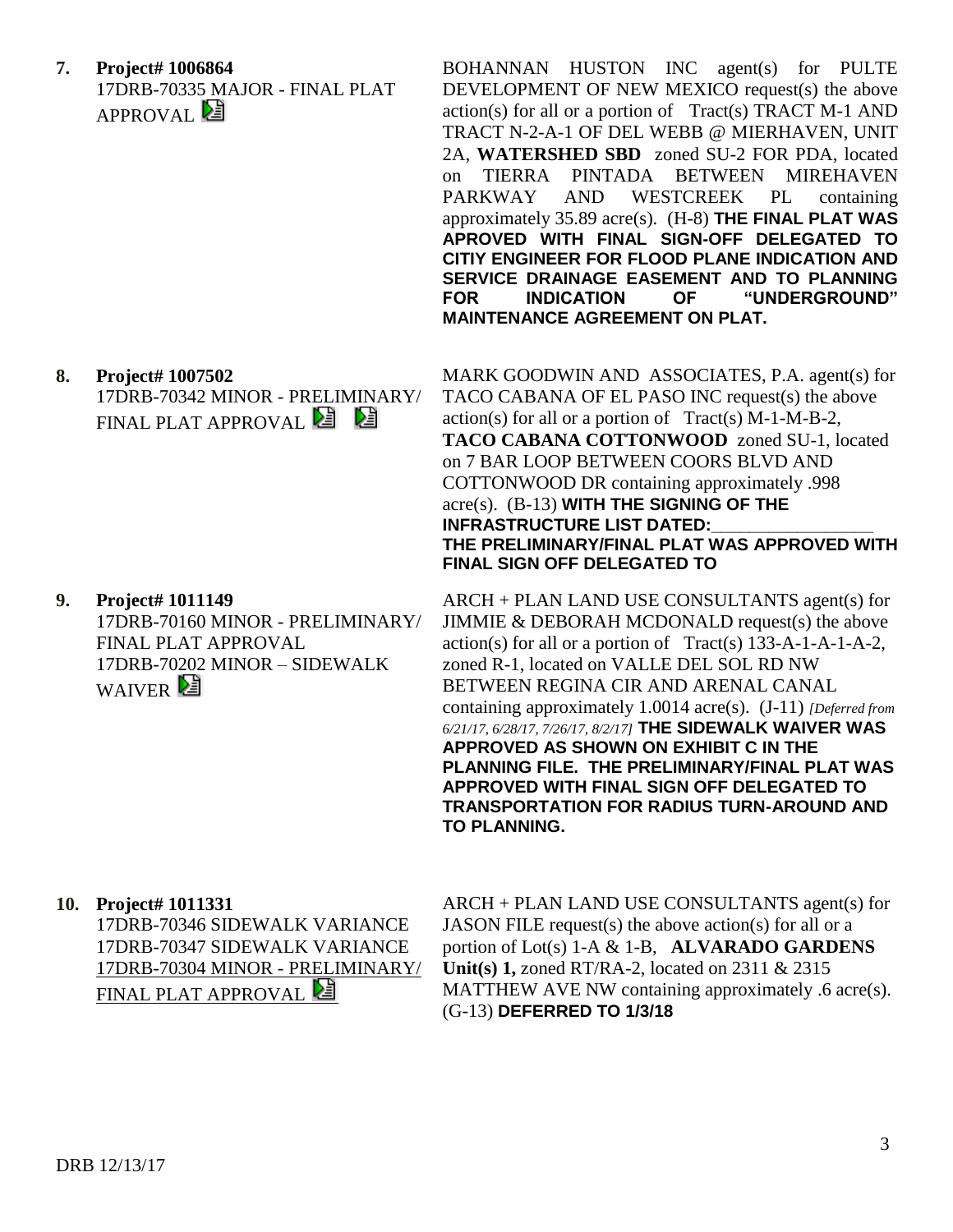## **11. Project# 1011364**

17DRB-70344 MINOR - PRELIMINARY/ FINAL PLAT APPROVAL 17DRB-70345 SIDEWALK WAIVER

ARCH & PLAN LAND USE CONSULTANTS agent(s) for ALEJANDRO MARRUFO request(s) the above action(s) for all or a portion of Lot(s) 270A1A & 270A1B, zoned SU-2/LO RA-2, located on MONTOYA ST NW BETWEEN SARITA AVE NW AND FLORAL RD NW containing approximately .225 acre(s). (H-12) **THE PRELIMINARY/FINAL PLAT WAS APPROVED WITH FINAL SIGN OFF DELEGATED TO WATER AUTHORITY AND TO PLANNING. A SIDEWALK VARIANCE FOR VARAINCE TO SIDEWALKS WAS APPROVED AS SHOWN ON EXHIBIT IN THE PLANNING FILE.**

**12. Project# 1011460** 17DRB-70337 MINOR - PRELIMINARY/ FINAL PLAT APPROVAL

WAYJOHN SURVEYING INC agent(s) for B&B MERRITT REAL ESTATE request(s) the above action(s) for all or a portion of Lot(s) A & B, Block(s) 6, Tract(s) 32-A-1-B, 32-A-2-B, 32-B, **NJ SANCHEZ ADDITION** zoned SU-2, located on BRIDGE BLVD SW BETWEEN 8TH ST SW AND SUNSET RD SW containing approximately 1.62 acre(s). (L-14) **DEFERRED TO 12/20/17.**

## **13. Project# 1011462**

17DRB-70343 MINOR - PRELIMINARY/ FINAL PLAT APPROVAL

## **14. Project# 1010327**

17DRB-70294 VACATE PVT E'MENT 17DRB-70295 MINOR - PRELIMINARY/ FINAL PLAT APPROVAL

**15. Project# 1001989**

17DRB-70284 MINOR - FINAL PLAT APPROVAL<sup>E</sup>

MARK GOODWIN AND ASSOCIATES, P.A. request (s) the above action(s) for all or a portion of  $Lot(s)$  A-1-A AND A-1-B, **MCMAHON PROPERTY** zoned SU-1, located on FINELAND DR BETWEEN MCMAHON BLVD AND CROWN RD containing approximately 4.3314 acre(s). (A-11) **INDEFINITELY DEFERRED.**

SURV-TEK INC agent(s) for 4404 MCLEOD, LLC request(s) the above action(s) for all or a portion of  $Lot(s)$  1-A AND 2, **NORRIS AND MARGARET PENNY ADDITION** zoned M-1, located on PAN AMERICAN FREEWAY BETWEEN MCLEOD AND BOGAN NE containing approximately 4.91 acre(s). (F-17) *[Deferred on 11/1/17, 11/16/17, 11/29/17]* **DEFERRED TO 12/20/17.**

CONSENSUS PLANNING & CARTESIAN SURVEYS INC. agent(s) for POSTON INVESTMENT COLLECTIVE, LLC request(s) the above action(s) for all or a portion of Lot(s) C-2-A-1, PLAT OF TRACT C-2-A-1-A, **CAMPBELL LANDS** zoned SU-2 FOR C-1 USES W/ FULL SERVICE LIQUOR FOR ON PREMISE CONSUMPTION, located on COORS BETWEEN FORTUNA AND GLENRIO NW containing approximately 3.8 acre(s). (J-11) *[Deferred from 10/18/17, 10/25/17]* **THE FINAL PLAT WAS APROVED WITH FINAL SIGN-OFF DELEGATED TO PLANNING.**